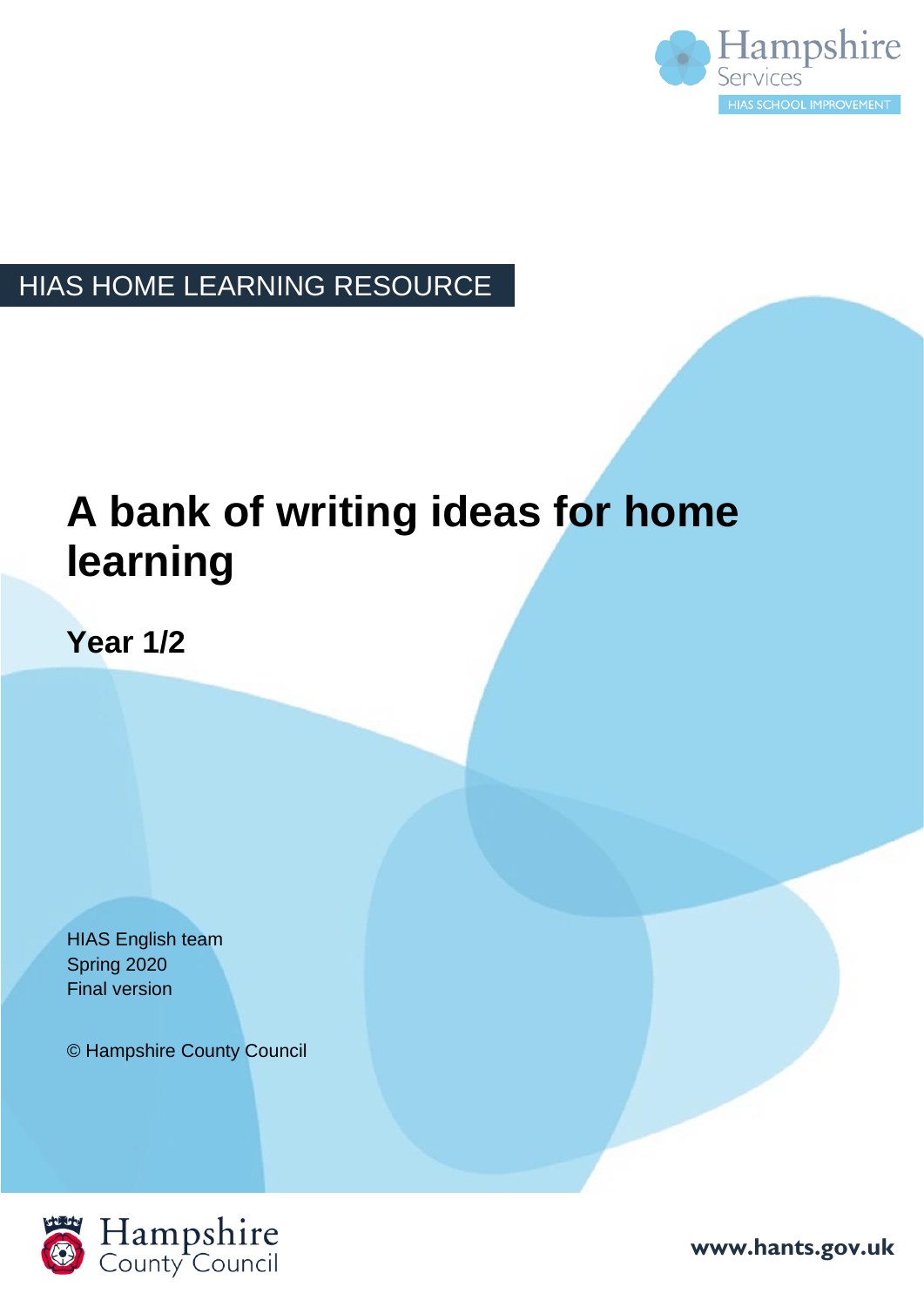## **Overview**

Home learning is challenging in so many ways and particularly teaching writing. The HIAS English team agree, that aiming to deliver an effective learning journey using our usual three stage approach is just not going to be possible for parents. To support this, we have devised some short writing tasks that we believe will be accessible to parents and children.

Feel free to adopt and adapt as you wish or evolve our ideas in whatever way works for your children. For example, you could allow children choice from a 'pick and mix' approach once a week or just set one task at a time. There are task ideas for key stage 1, lower key stage 2 and upper key stage 2 – this will give you the differentiation options within the class.

In addition to these stand-alone writing tasks, we have created some five day writing units based on a rich text. Please see examples on the 'Home Learning' tab of the HIAS Moodle.

We welcome any feedback or requests!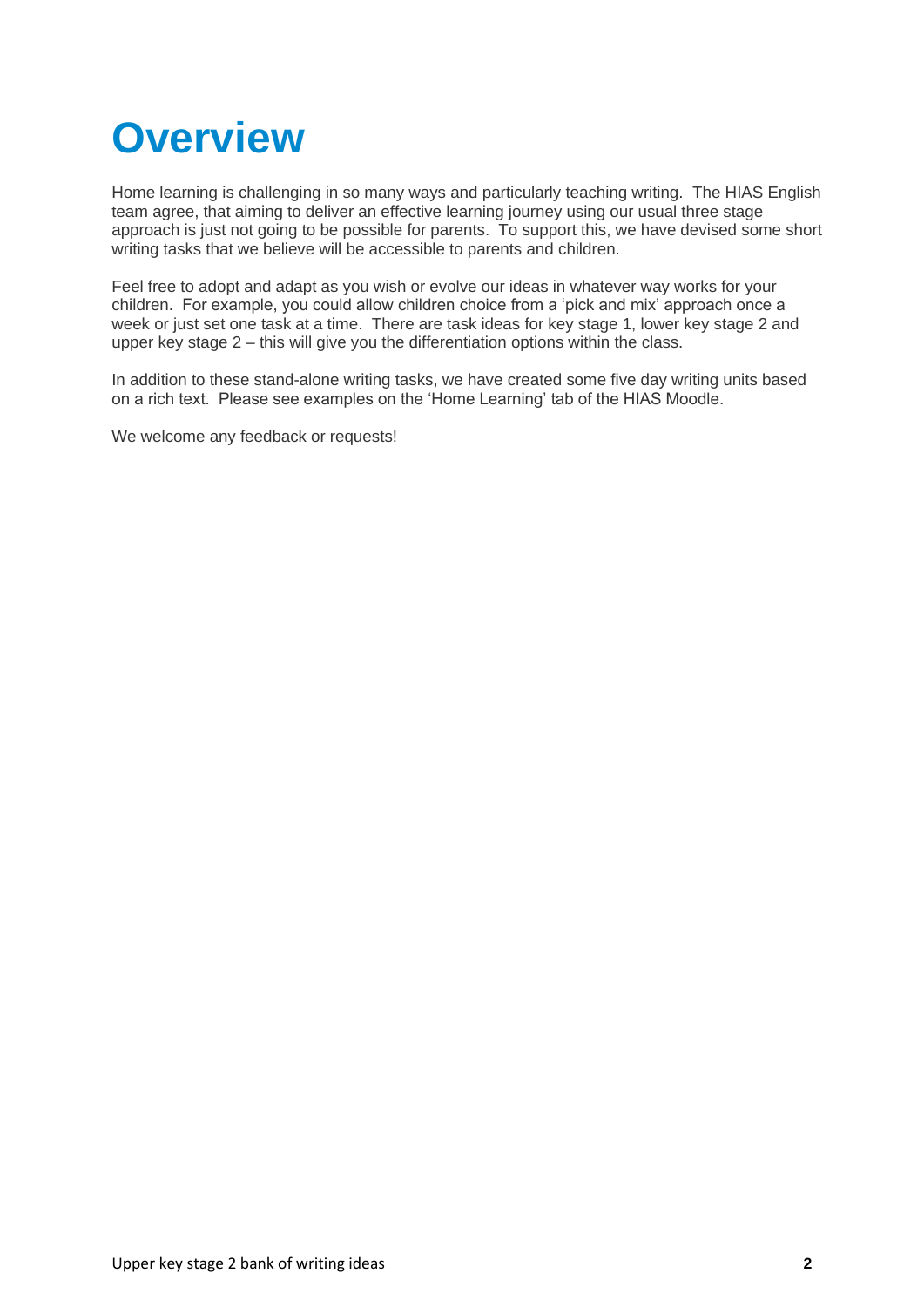| Write a letter to a family member<br>recounting your week at home/in<br>school - don't forget to use capital<br>letters for the days of the week!<br>On Monday we<br>On Tuesday                    | Write a description of a well-known<br>story character, e.g. The Gruffalo,<br>The Troll in Three Billy Goats Gruff,<br>The Big Bad Wolf. This could be a<br>labelled diagram or a short-written<br>description. What questions would<br>you like to ask your character?                                                                                   | Go on a short walk in your local area<br>with your grown up. Record any key<br>landmarks, e.g. post box, church,<br>roundabout, bus stop etc. Draw a<br>map of the route you took and label<br>the places you pass.<br>Duck Street<br>Pig Street |
|----------------------------------------------------------------------------------------------------------------------------------------------------------------------------------------------------|-----------------------------------------------------------------------------------------------------------------------------------------------------------------------------------------------------------------------------------------------------------------------------------------------------------------------------------------------------------|--------------------------------------------------------------------------------------------------------------------------------------------------------------------------------------------------------------------------------------------------|
| Create a wanted poster for a well-<br>known fairy tale character, e.g.<br>Goldilocks, The wolf in Little Red<br>Riding Hood. What questions would<br>you like to ask them?<br><b>PSAH OR ALIV</b>  | Design and make a habitat/home<br>for a minibeast or insect. Add labels<br>or captions to your design/model.<br><b>INSECT HOTEL</b>                                                                                                                                                                                                                       | Use junk modelling to create an<br>object or attraction of your choice,<br>e.g. a fairground/theme park, skate<br>park, pirate ship, a trap to catch<br>Goldilocks, a castle. Use post-it<br>notes to label the key features of<br>your design.  |
| Write a seed diary. Plant cress or<br>sunflower seeds or beans. Record<br>how the plant changes over time.<br>seed sowing<br>ġ.<br>$\H \oplus -$<br><del>Ô</del> –                                 | Write a list of ingredients needed<br>for a recipe (real or imaginary - your<br>favourite dessert, slime or mud<br>pies)                                                                                                                                                                                                                                  | Read a well-known story (a nursery<br>rhyme or traditional tale) retell the<br>story to a friend or grown up. Create<br>a story map of the key events that<br>take place - sequence and label<br>them with simple words or captions.             |
| Write the thought or speech<br>bubbles for key characters in a story<br>of your choice. You could use post-it<br>notes. What are they thinking and<br>feeling at different points in the<br>story? | Write a 'Who Am I?' riddle about an<br>animal or object of your choice. Try<br>to include fact statements about<br>your animal, e.g.<br>I am very tall<br>I have a long neck<br>I like to eat leaves<br>Who Am I?<br>I have two horns.<br>I have a tail.<br>Who am I?<br>Who am I?<br>I have some spots.<br>I have a long neck.<br>Who am I?<br>Who am I? | Write a fact file about your<br>favourite place, toy, animal, activity,<br>story character. Present the<br>information as a poster.<br>Parts of a Spider Labelling<br>claw<br>head<br>abdamer<br>spinnents<br>palp<br>our                        |